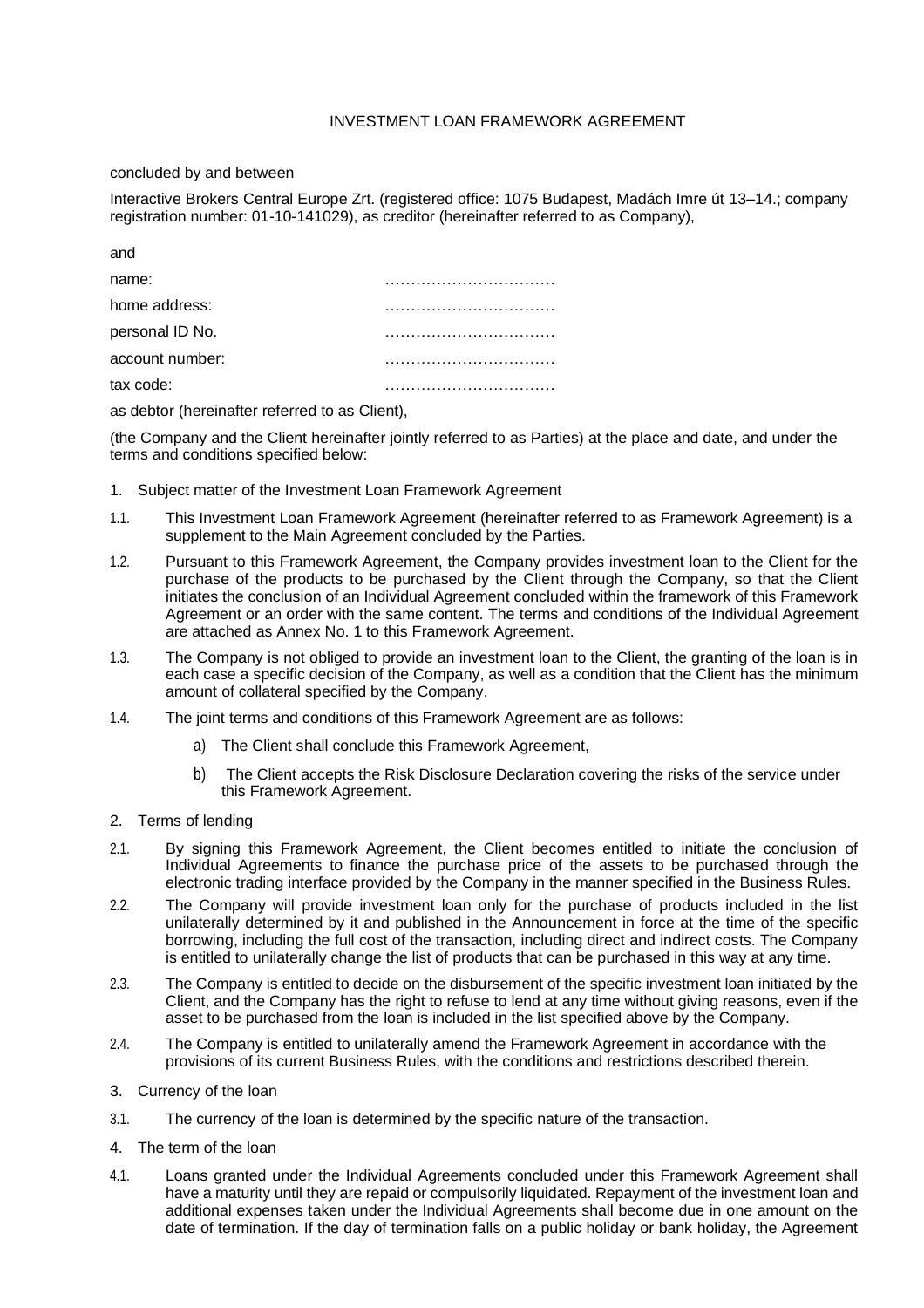shall be terminated on the first working day following the public holiday or bank holiday.

- 5. Interest
- 5.1. The Client is obliged to pay interest to the Company on the basis of the loan amount after the loan transaction concluded on the basis of this Framework Agreement until the full repayment of the loan.
- 5.2. The Company charges the loan interest to the Client on a daily basis (Act/365, Act/360).
- 5.3. The rate of interest is published by the Company in an Announcement.

## 6. Repayment

- 6.1. The loan must be repaid by the Client at maturity, i.e. at the end of the term, in one amount together with the loan interest.
- 6.2. If the Client disposes of the asset purchased from the loan during the term of the Individual Agreement, either in part or in full, the purchase price received from the sale will be used in full to automatically repay the investment loan taken by them. Accordingly, the Client acknowledges and agrees that the amount received from the sale of the asset purchased from the loan will be automatically accounted for by the Company to repay the loan. Following the sale of the last asset purchased from the loan, the Individual Agreement is terminated and if the amount received is not sufficient to repay the loan and interest, then, the Company is entitled to debit the Client's cash balance with the remaining amount of the loan and to sell (liquidate) the Client's other assets.
- 6.3. If the Client has several Individual Agreements for a specific asset, then upon sale of the asset, the Individual Agreement whose expiration date is closer to the date of sale will be repaid first.
- 6.4. Upon full repayment of the investment loan and its additional expenses to the Company, the relevant Individual Agreement shall be terminated.
- 6.5. In case of late payment, the Client is obliged to pay the default interest specified in the Company's Announcement as interest on arrears in addition to the loan interest.
- 7. Collateral
- 7.1. As collateral for the Individual Agreement, all cash and financial assets listed on regulated markets in the Client's Account during its existence shall serve as collateral (collateral deposit) to ensure the repayment of the investment loan taken by the Client.
- 7.2. The Company shall specify in the Announcement the minimum proportion of all collateral deposits available on the account and all liabilities debited to the account required for the opening of collateralised positions, as well as the financial assets and value it accepts as collateral deposit for the opening of collateralised positions.
- 7.3. The Client undertakes to ensure that financial assets complying with the limit set by the Company are continuously available on the account of the person concerned within the scope of the Individual Agreement. The Client may be in posession of the subject of the collateral in quantities exceeding the limit, thus, she is entitled to place a transaction or transfer order for cash and financial assets until the balance of its account does not fall below the limit.
- 7.4. The Company may change the minimum amount of collateral deposit, the limit required as collateral for a given investment loan, or the determination of the collateral deposit value of the financial assets used as collateral for the provision of collateral at any time without justification. The Company shall notify the Client in an Announcement of any changes affecting the collateral deposit or limit. If the Client does not accept the change, they are entitled to terminate all valid Individual Agreements in writing on the day prior to the effective date of the change, provided that the Investment Loans and additional expenses taken by him are fully repaid to the Company at the same time as the termination takes effect; failing this, the termination is invalid. In the absence of termination, the changes affecting the security deposit or the Entry Limit shall take effect from the date indicated by the Company on the Client's already concluded Individual Agreements, accordingly, the Client is obliged to ensure that the changed minimum amount of collateral deposit is available on the account of the person concerned on the day the change takes effect. If, as a result of the change, the funds and financial assets in the relevant account of the Client do not comply with the changed requirements, the Company shall act in accordance with the rules on undercollateralization.

#### 8. **Right of use**

- 8.1. To the extent permitted by law, the Client expressly grants to the Company a right of use of the Clients' financial instruments that are subject to this Framework Agreement and the Individual Agreement, pursuant to Article 5 of Directive 2002/47/EC ('Financial Collateral Arrangements Directive').
- 8.2. The right of use means the right of the Company to use and dispose of the given financial collateral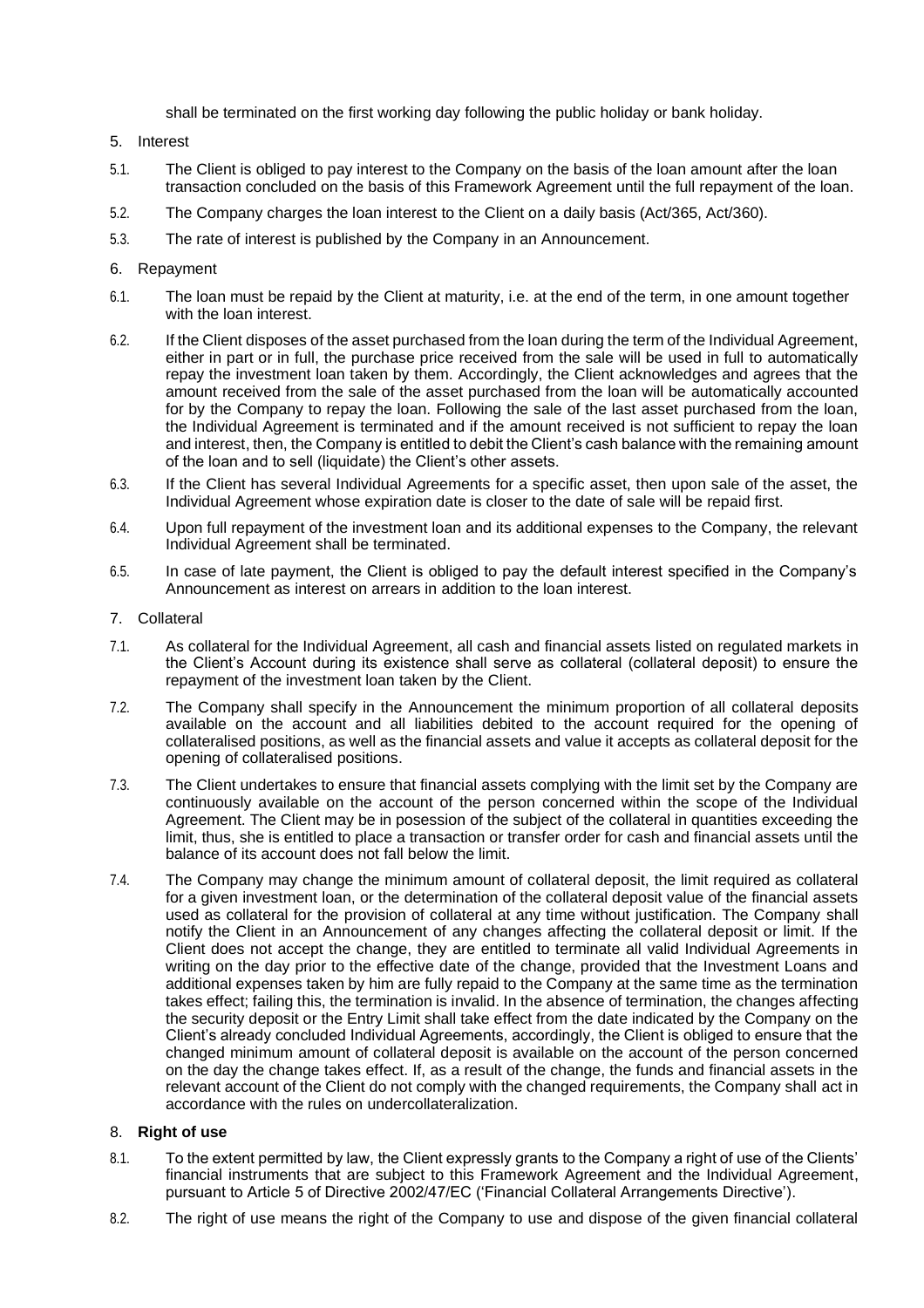provided as the owner of it in accordance with the terms of this Framework Agreement and the Individual Agreement (being a security financial collateral arrangement, as such term is defined in the Securities Financing Transactions Regulation and the Financial Collateral Arrangements Directive), and the Business Rules. The Company will exercise the right of use to secure its own commitments made related Framework Agreement and the Individual Agreement, including the reuse of the collateral pursuant to the applicable terms of the Securities Financing Transactions Regulation.

- 8.3. Accordingly, the right of use under this Clause 8. is in addition to the right for liquidation of a financial instrument in the event of default and does not temporarily or permanently deprive the ability of the Client to use or deal in those financial instruments.
- 8.4. When the Company exercises the right of use, the financial instruments that are the subject of this Framework Agreement and the Individual Agreement or other securities on the Client account up to 100 % of the loan amount will be moved from the Client Account to the Company's account held by Interactive Brokers LLC, dedicated for holding these financial instruments.
- 8.5. By signing this Framework Agreement, the Client gives prior express consent to (i) place and hold the financial instruments subject to this Framework Agreement and the Individual Agreement on an omnibus account held by third party, (ii) use these financial instruments pursuant to this Framework Agreement and the Individual Agreement and the Business Rules of the Company, including the right of use and reuse.
- 8.6. In return the exercise of the right of use, the Company deposits cash collateral into the Client Account in an amount that is equivalent to the market value of the relevant financial instruments. If necessary, the value of the cash collateral will be adjusted daily to reflect market fluctuations in the value of the relevant financial instruments. This cash collateral transferred to the Client Account will be protected in accordance with applicable client asset requirements.
- 8.7. The Company undertakes to return the given financial instruments, subject to this clause, to the Client in the same or an equivalent form, but it will not return to the Client a financial instruments of a different type.
- 8.8. The Client confirms that the Client understands and acknowledges the risk incurred by the granting of the collateralized financial instruments under the security financial collateral arrangement (as well as this clause), and the right of use (including the reuse by the collateral taker), as set forth in Appendix 3 under the "Information Statement in accordance with Article 15 of the Securities Financing Transactions Regulation". Furthermore, the Client confirms that the Client understands and acknowledges that the collateralized financial instruments are deemed to be under an exclusive collateral with the Company and may not be concurrently collateralized by the Client for any other purposes.
- 8.9. In order to avoid any misunderstanding, the Parties explicitly agree, and the Client particularly consents to, based on Section 6:78.§. of the Hungarian Civil Code, that based on the foregoing,
	- a) the 'right of use', and 'reuse', set out in this Section, shall not be considered a 'title transfer collateral arrangement', but a 'security collateral agreement' within the meaning and under the provisions of the Securities Financing Transactions Regulation;
	- b) based on the 'right of use' and 'reuse', the Company shall hold the right to effectively loan out the financial instrument, granted by the Client as a collateral pursuant to the 'security collateral agreement' to Interactive Brokers LLC;
	- c) the provisions set forth in this clause meets the conditions set out in Section 58.§. (1)-(4), and other applicable provisions of the Investment Services Act, as well as Article 15, Reuse of financial instruments received under a collateral arrangement of the Securities Financing Transactions Regulation;
	- d) the provisions set forth in this clause shall not fall under the prohibition set out in subsection (10) of Section 16 of the DIRECTIVE 2014/65/EU OF THE EUROPEAN PARLIAMENT AND OF THE COUNCIL (of 15 May 2014) on markets in financial instruments and amending Directive 2002/92/EC and Directive 2011/61/EU (MIFID II).
- 9. No coverage
- 9.1. The Company continuously examines the coverage of the securities account. If the quotient of the value of all collateral deposit provided by the Client and the total liabilities debiting the account does not reach the minimum amount specified by the Company in the Announcement, the Company is entitled to follow the liquidation order specified in the Announcement, sell either existing assets or the asset purchased from the loan and use the proceeds from the sale to reduce the Client's outstanding loan amount (liquidation) to the extent that after the sale the quotient of the total collateral deposit and the total liabilities to the account reaches the limit.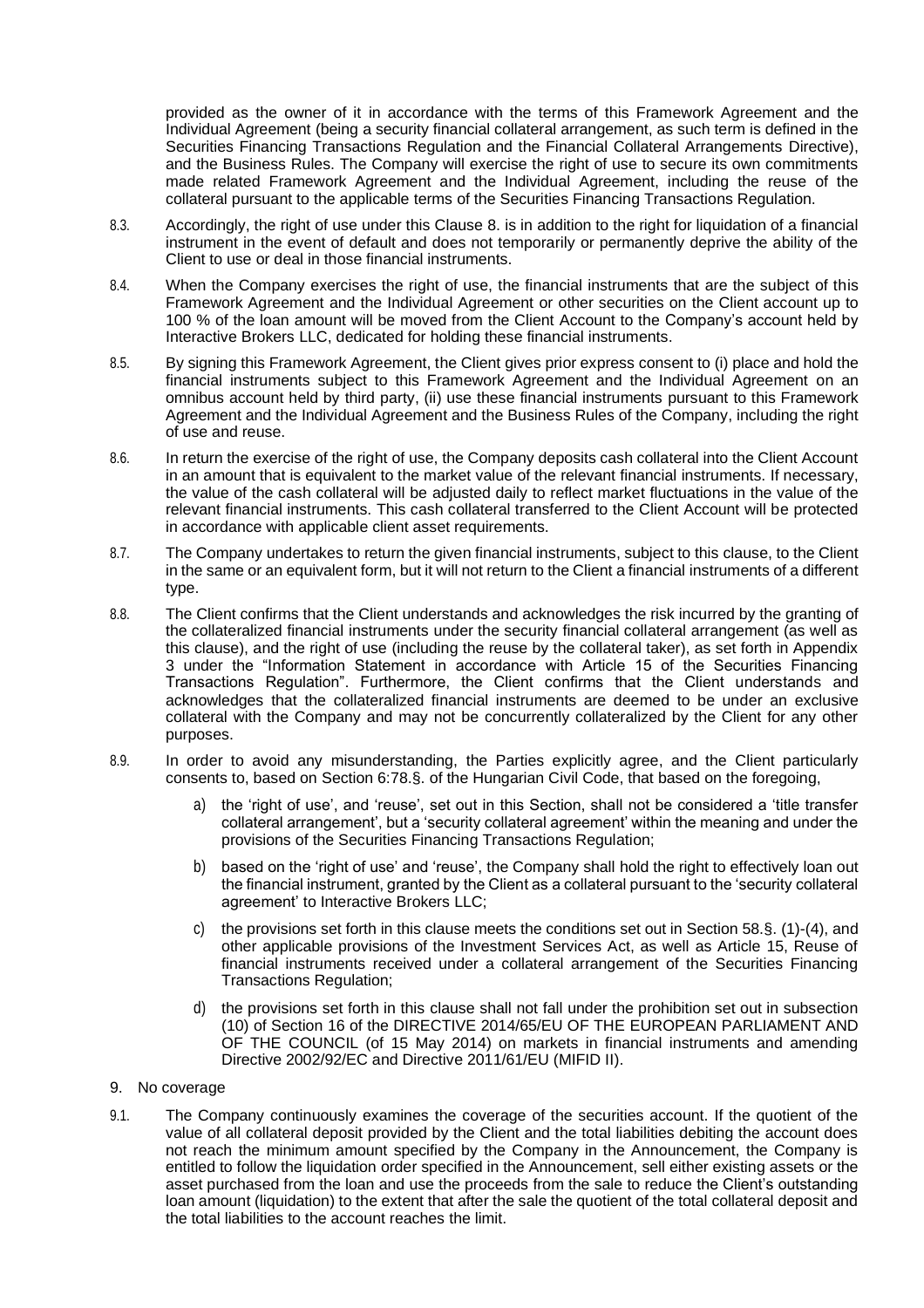- 9.2. The Company is not obliged to issue a margin call to the Client.
- 10. Provisions on data processing
- 10.1. The Client acknowledges that the Company provides data to the Central Credit Information System in order to fulfil its legal obligations. The Client declares that they have received full information from the Company about the Central Credit Information System, the rules of data transfer and data processing, and the available legal remedies, the detailed provisions of which are contained in the annexes to the Company's Business Rules.
- 10.2. The purpose of processing the provided data in accordance with the legislation: to verify the fulfilment of the rights and obligations included in this Agreement, to enforce the legitimate interests of the Company, to settle accounts in accordance with the legal relationship regulated in this contract, risk analysis and evaluation, and to maintain contact.
- 10.3. Duration of data processing: the end of the 5th year following the termination of the legal relationship between the Client and the Company, except for personal data specified in Act CXXXVI of 2007 on the Prevention and Combatting of Money Laundering and Terrorist Financing, which the Company is obliged to retain for 8 years from the termination of the business relationship in accordance with the provisions of the said Act.
- 10.4. The data processing is performed by the Company in its own organisation. Should data be transferred in the framework of outsourcing, in accordance with the provisions of Act CXXXVIII of 2007 (Investment Firms Act), the scope and the performer of the outsourced activity are also indicated in the annex to the Company's Business Rules.
- 11. Termination of the Framework Agreement
- 11.1. This Framework Agreement shall enter into force on the date of approval by the Parties and shall be concluded for an indefinite period.
- 11.2. The termination and cancellation of this framework agreement shall be governed by the provisions of the Main Agreement, the Business Rules and its annexes, as well as the provisions of the Announcements.
- 11.3. Individual Agreements entered into by the Client shall automatically terminate upon termination of the Framework Agreement, and in this case, the Company is entitled to sell the assets purchased from the loan, and if the amount received is not sufficient to repay the loan and interest, the Company is entitled to increase the negative cash balance of the Client with the remaining amount of the loan. The rules for clearing the negative balance are contained in the Company's Business Rules.
- 12. Closing provisions
- 12.1. In matters not regulated in this Framework Agreement and in the interpretation of terms not defined, the Main Agreement and other agreements previously concluded between the Company and the Client, as well as the Company's Business Rules and other regulations and Announcements in force at any time shall be followed.
- 12.2. The Company is not liable for the consequences of corporate events at the issuer of the loan asset, for changes in the characteristics of the security as a result of the corporate event and the effects of those changes on specific investment loan.
- 12.3. The Parties shall endeavour to settle disputes arising out of this Framework Agreement primarily in an amicable manner. The Client may indicate its objections, claims and complaints arising from this Main Agreement in accordance with the provisions of the Complaint Handling Policy. The Company will investigate the matter and make a resolution within thirty days, of which the Client will be notified in writing. If the above procedure does not lead to a result, the Parties—if the Client does not qualify as a consumer—submit to the exclusive competence and jurisdiction of the Commercial Court of Arbitration. The Commercial Court of Arbitration shall act in accordance with its own Rules of Procedure, in the Hungarian language. The Client is entitled to exclude the exclusive competence and jurisdiction of the Commercial Court of Arbitration with a unilateral declaration made at the time of concluding the agreement. If a Client qualifies as a consumer, the general rules of the Civil Procedures (Pp. or Civil Procedures Act) shall apply.

Budapest, ........................................................day …………………. month ..…… year